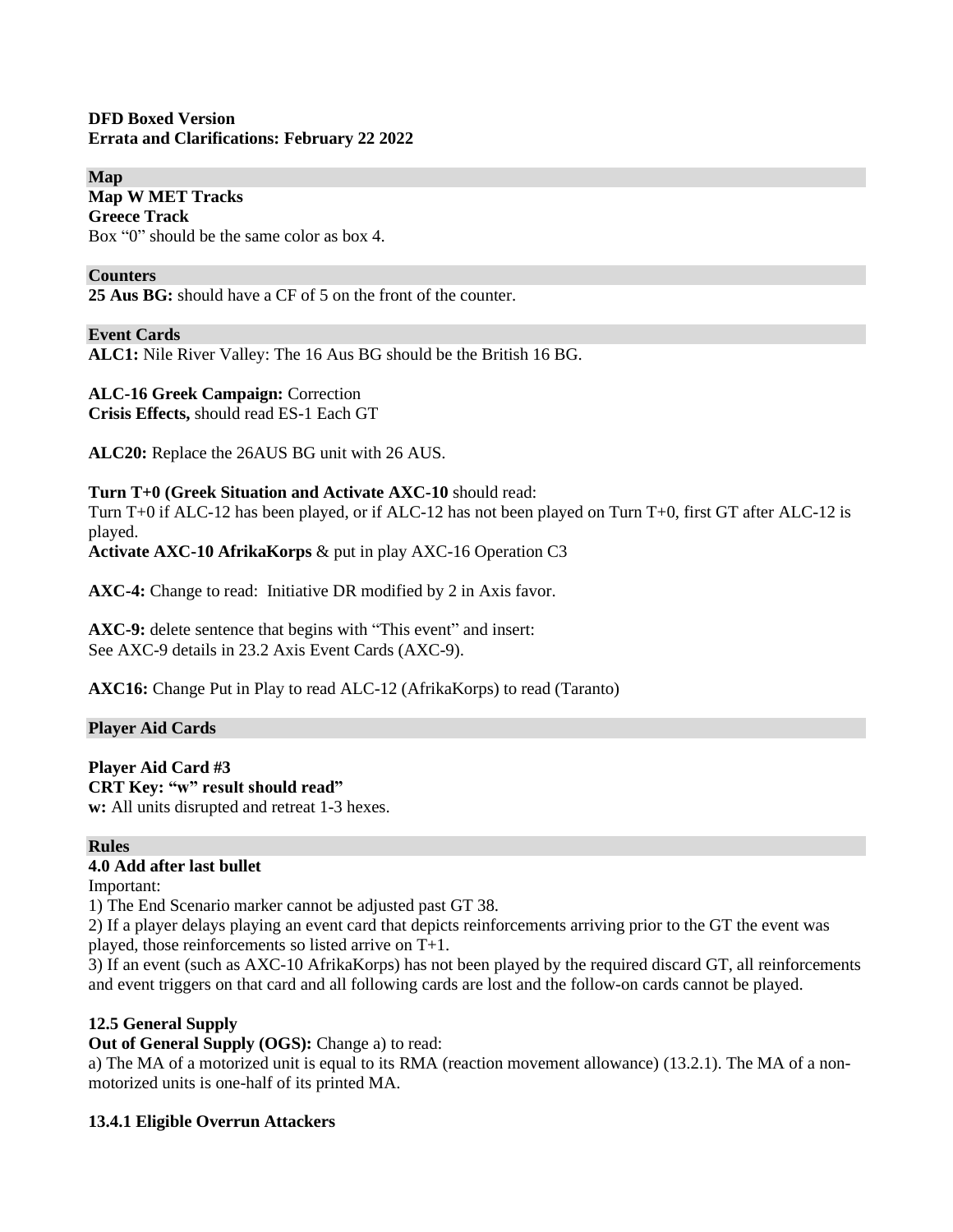**Important note:** Delete "required" and insert "used"

# **13.7 Ground Unit Transport**

**Airlift:** Second Important note should read:

Important: Units may be airlifted (airdropped and airlanding) from a friendly airfield or city hex on the map.

### **14.5 Combat Resolution**

### **First example page 18: The below paragraphs should read:**

**a)** Since the 1 Greek has the highest morale value (3), its result would be determined first. Cross reference the 3 line with the 9 column results in a " $Qw$ ". Since the unit has two steps, it would take  $\frac{1}{2}$  of a step loss (2 ÷ 4 = ½). This one-half step loss will be added to losses suffered by the other groups. The unit is then disrupted and must retreat 1 to 3 hexes.

**b)** The 2 Arm (morale 2) would be resolved next. Cross reference the 2 line with the 9 column results in a "**Qm**". Since it also has two-steps it also would suffer ½ step loss (add this one-half a step loss to previous group's step loss). The unit immediately conducts a morale check. It fails and is disrupted. A disrupted marker is placed on the unit.

**c)** The 7 Motor (morale 1) would then be resolved. Cross reference the 1 line with the 9 column results in an "m". The player must choose to make a morale check or conduct a withdrawal. The player chooses to conduct the morale check. In this case the unit passes its morale check. The unit does not suffer any adverse result.

**e)** The owning player must now conduct any withdrawal and or routs. In this case only one group (1 Greek) will conduct a withdrawal; thus, he may retreat the 1 Greek from one to three hexes (owning player's choice). The defender has now completed his portion of the combat resolution. The Allied force received a total of one step loss, with two units disrupted and one forced to retreat.

# **15.1 Artillery Units**

**Add Important note below 3rd bullet:** Nonadjacent artillery units are not subject to combat loss.

#### **15.2 Anti-Tank Units**

#### **Second to last bullet should read:**

The attacker cannot use non-mobile AT ratings when conducting mobile battles or overruns.

#### **15.6 Headquarters**

2nd bullet, second sentence should read: This also includes when determining enemy reaction capability during overrun and when conducting Exploitation movement (14.9.3).

#### **19.9.2 Strike Types & Results**

#### **Port Strikes, second bullet should read:**

Each hit on a **port box** inflicts one step loss on a combat unit or eliminates one dump or MSU.

#### **20.2.1 Axis Shipping from Italy Boxes**

**Second bullet:** Add Malta fleet.

#### **20.4.1 Ocean Naval Missions**

**Ocean Naval Missions:** Add Force H

#### **21.2.1 Ghiblis Effects**

**Important note:** delete the word "winter" and insert "Ghibli"

**22.1 Nile River Valley (NRV)** 2nd Bullet: Reference should read (22.2)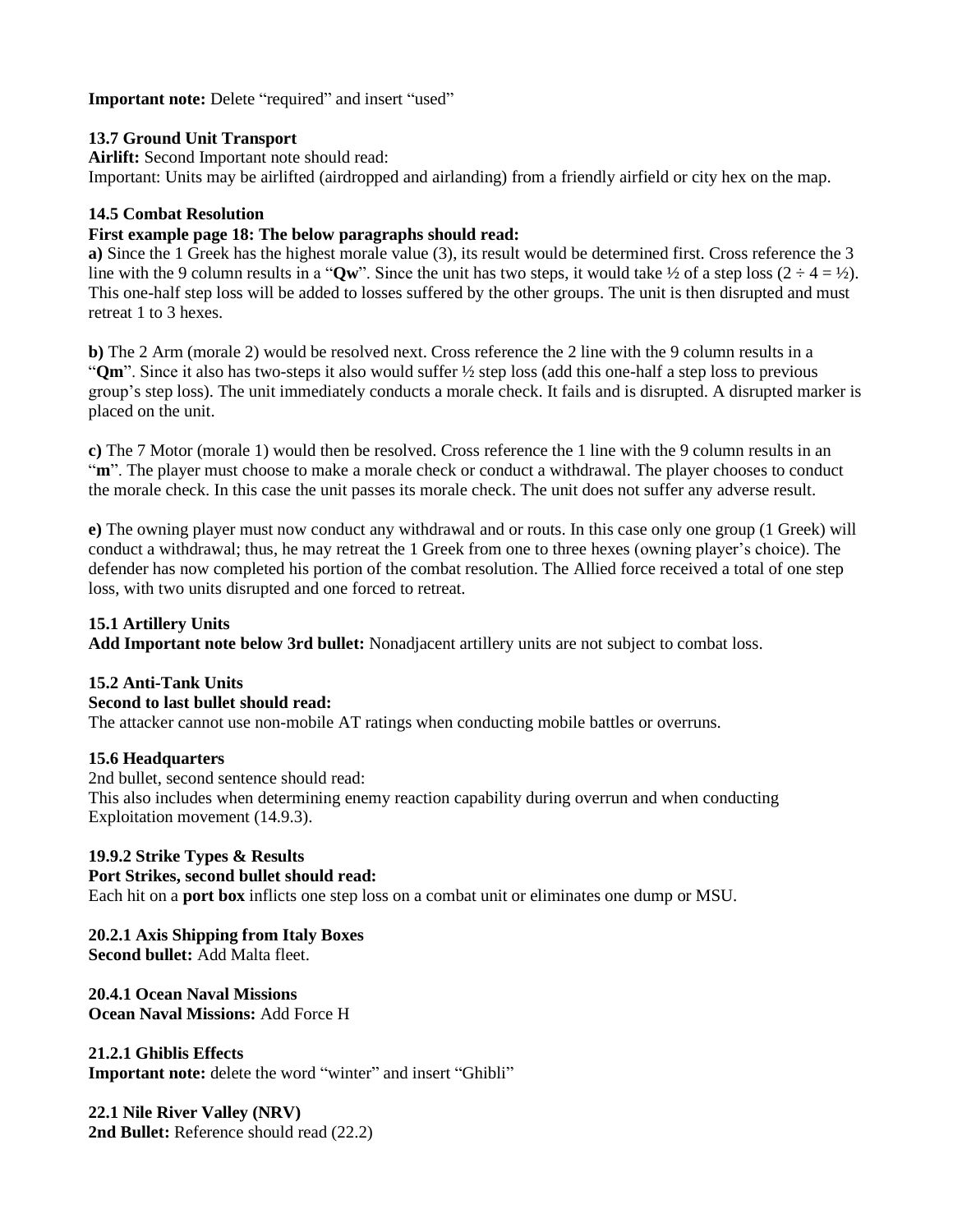#### **22.2 Middle East Tracks (MET)**

Delete the important note.

# **22.2.2 MET Combat**

**Example:** Change last sentence to read;

If the Axis player also had an air unit with a ground support factor of one and a zero- bombardment factor, the Allied player would then **only add one die, not two**.

#### **22.7:** Addition,

- When conducting combat in the French North Africa boxes, use the All Other line on the CRT.
- If VF units suffer a "w" or "r" result, they remain in their current box, treat them as if they were unable to conduct the full retreat distance (14.7.1).

**23.1 Allied Event Cards ALC-15 Eighth Army (1942)** Change a) Delete "28" insert "30"

**ALC-16 Greek Campaign:** Correction **a) should read;** Shorten the game by one GT for each GT that the track starts the Event Phase in crisis.

**ALC-21 Operation Torch Buildup I:** Clarification, add to last important note: Neutral Vichy units are automatically in GenS and do project ZOC normally.

### **23.2 Axis Event Cards**

**AXC-2 At Start (Maps C & W)** change fortifications to read: Adjacent to C2331 (Tobruk)

**AXC-5 Parallel War:** Change a) to read: a) The GT that this card is played, AXC-8 is activated.

**AXC-9 Axis in Egypt:** Delete Important Note.

**Scenarios 25.1 Axis Set Up Axis Reinforcements: GT 5 to GT 8:** should read 2 x Dumps

**29.2 Allied Set Up Allied Events:** ALC-23 has been played.

**30.1 Axis Set Up Destroyed Box: (German)** Delete 125, 382, and 433

**30.2 Allied Set Up GT 32:** Delete 4 Ind, insert 3 Ind

**Examples of Play**

**Page 42 First column, Allocation Phase Should read:**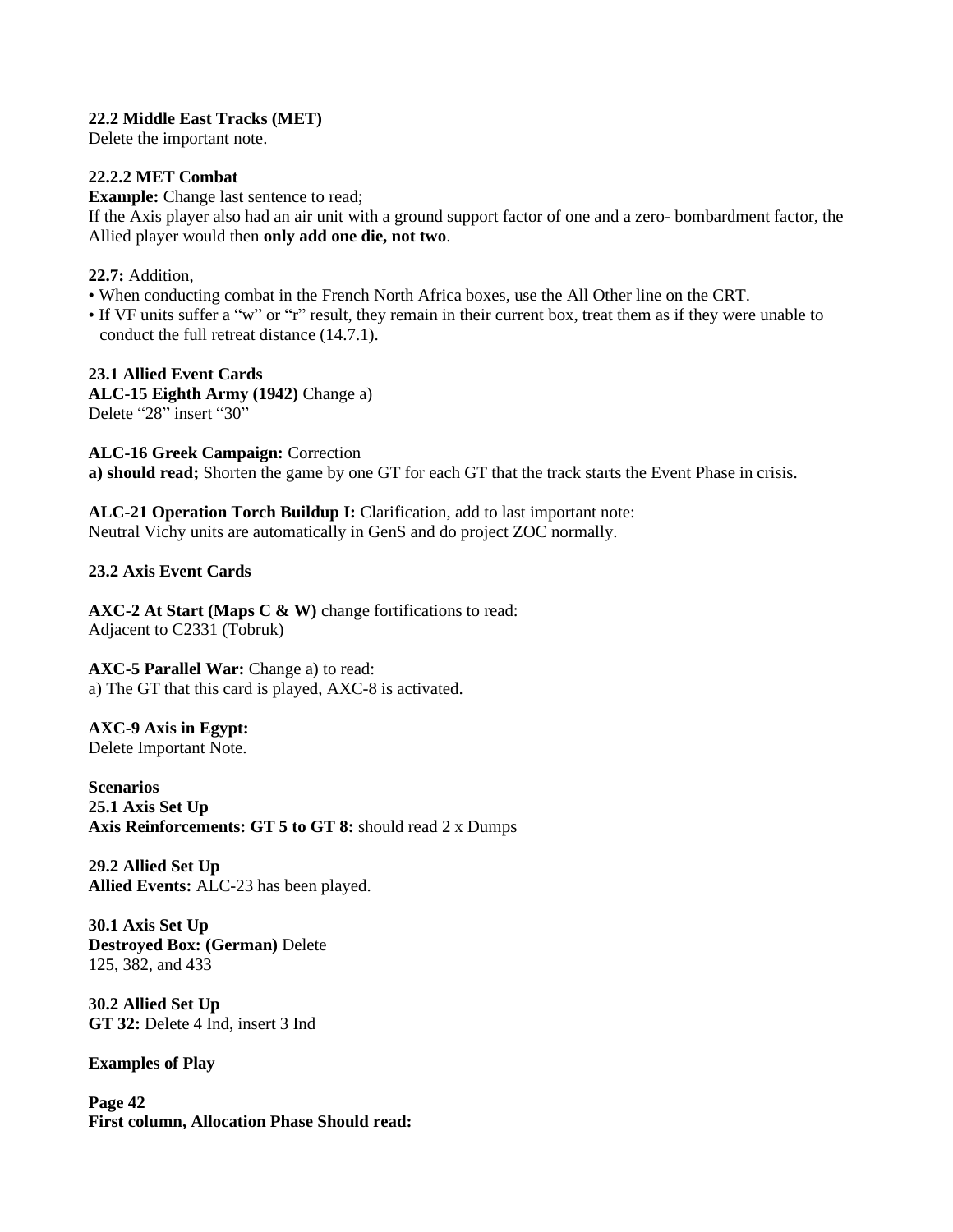**Allocation Phase: The** Allied player allocates a dump to activate the Allied base at Tobruk. The Axis base in Tripoli is automatically activated (12.2.4).

# **Page 43:**

# **1st Player Impulse (Axis)**

b) Defender Results: Change to read.

Cross-referencing the column with KDG's morale of 2 yields a defender result of "**Qw**". No steps are lost as the quarter-step loss is rounded down to zero (14.6). The Allied player then must retreat the KDG 1, 2, or 3 hexes and disrupt. The Allied player elects to retreat three hexes to C0603 (14.7) and disrupt.

# **Page 44:**

### *1st Player Follow-on Impulse Movement Phase:*

**a)** All Axis units are in GenS using the active base in Tripoli and the MSU in C0701.

e) 3) Defender results: Should read "place the KDG in the Destroyed Box (13.4.4).

**Defender results, change to read:** the 3 Lt Arm should be placed in the Refit Box (it has an LOC to a friendly port).

### **Page 45:**

# **b) 1) should read:**

The Kasta, 5Pz, and Stab 200 participate in the attack.

### **b) 5) through 7) should read:**

**5)** All mech units double their CF because of the mobile battle, thus the Axis has a total combat strength of 24 (5 Pz, 9 x 2 (mobile battle) then  $-2$  (2 SG AT) = 16; Kasta,  $3 \times 2 = 6$ ; Stab 200, 2. The 2 SG has a CF of 3, resulting in a combat odds of 8:1 on the All other terrain line, column 10.

**6)** Shift 2 columns to the right to column 13 for surprise (6.2).

**7)** Shift 1 column to the right to column 14 for the air support unit (19.5).

### **b) 10) Third sentence**

Change C1206 to C1307

**Results: Change to read:** The 2SG is eliminated and placed in the Refit Box (it has an LOC to a friendly port).

# **20.1 Port & Shipping Capacity**

Delete the 5th bullet through 8th bullet. insert

• Port landing and embarkation is conducted using the following procedures:

**1)** At the beginning of any friendly Movement Phase (prior to any other movement), units arriving at a port from Ocean/Coastal Shipping Boxes and units departing a port via Coastal Shipping are placed in the port boxes for that port.

**2)** The opposing player may then conduct port strikes.

**3)** After the opposing player has conducted all desired port strikes, the phasing player:

**a)** Moves surviving departing units using coastal shipping to the coastal shipping boxes. These units will move to their destination port at the beginning of the next friendly Movement Phase.

**b)** Lands surviving arriving units at any time during the Movement Phase. Players may not withhold arriving units they must land during the Movement Phase they arrived at the port. If for any reason a unit is unable to unload at the port during the Movement Phase, the unit is destroyed.

#### **20.3 Coastal Shipping**

Delete all bullets, insert

- Coastal Shipping may be conducted during each friendly Movement Phase.
- The number of Coastal Shipping Boxes for each side is the maximum capacity of that side's coastal shipping (1 for the Axis, 3 for the Allies).

**Example:** After all port strikes have been conducted the Allied player may never have more units in Coastal Shipping Boxes than the capacity allows (20.1)

• Units being loaded for coastal shipping must begin the Movement Phase in a port.